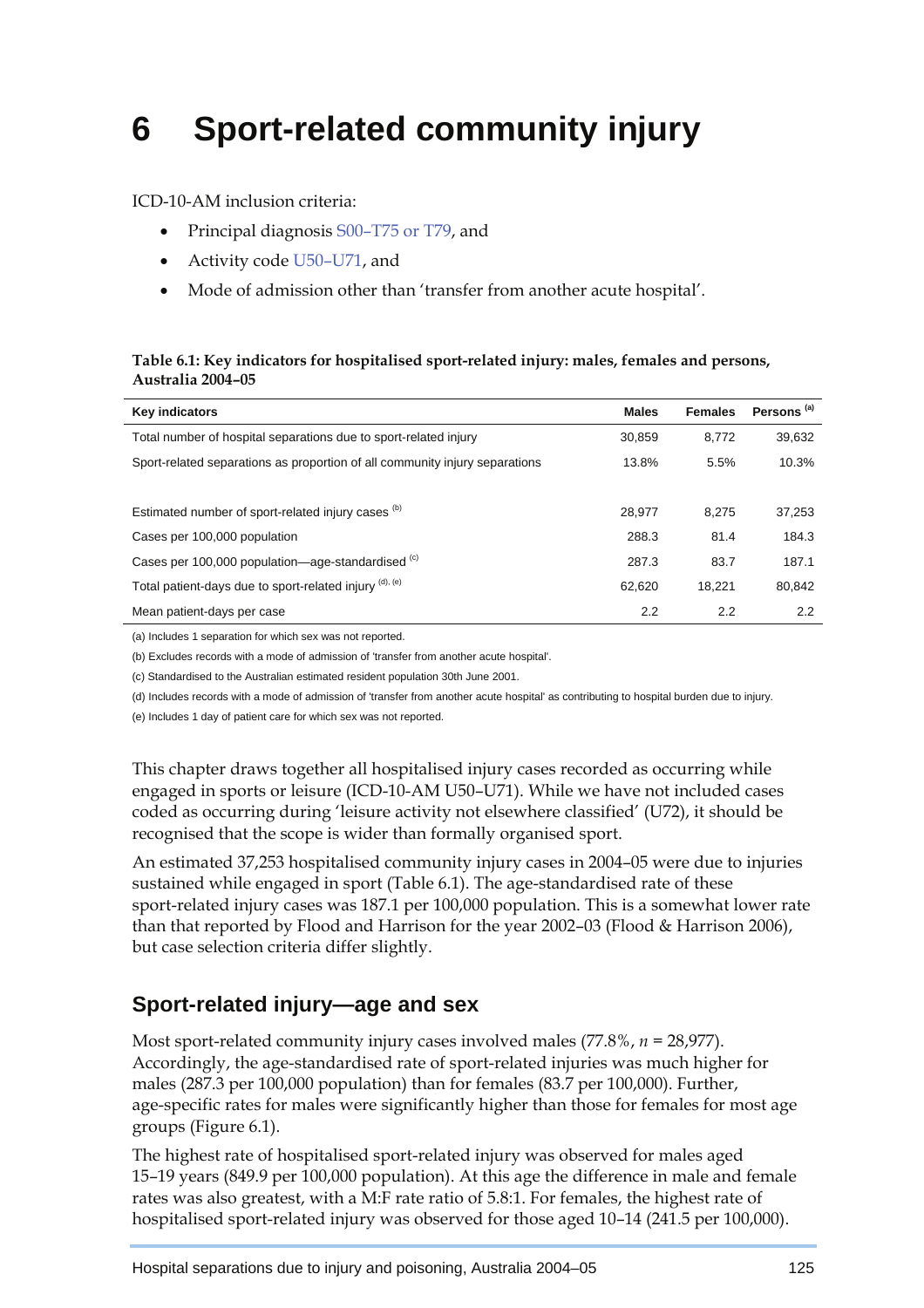From the age of 55 years rates of sport-related injury for males and females were statistically similar.



## **Sport-related injury—sport types**

A little under half of all hospitalised sport-related injury cases (43.7%, *n =* 16,270) were sustained while the person was playing a team ball sport (see Table 6.2). Most team ball sport injuries were attributed to football (which includes Australian Rules, Rugby Union, League, soccer and touch football in the one group). For males, more than four in ten of all sport-related injuries were attributed to the various types of football (43.8%, *n =* 12,690) while for females, only one in ten sport-related injuries were attributed to football (11.2%, *n =* 924). Netball accounted for a further 11.7% (*n =* 970) of female sport-related injury cases, but less than one per cent of male cases.

Second to team ball sports, 'wheeled non-motor sports' accounted for 13.2% of sportrelated injury cases. These principally consisted of cycling (*n =* 2,893) and skate-boarding injuries (*n =* 1,240). Wheeled motor sports (car racing, go-carting etc.) were the third most common cause of hospitalised sports injuries in 2004–05 (7.4% of cases).

While more sports injuries involved males overall, similar proportions of cases were attributed to the various sporting categories for both males and females (Table 6.2). The exceptions to this were some team ball sports (as described above) and equestrian activities. The majority of cases attributed to equestrian activities involved females (*n =* 1,132 compared to 564 for males), ranking equestrian activities the second most common cause of sport-related injuries for females after team-ball sports in general.

The types of sports in which people seriously injured themselves did not differ markedly according to age. Injuries sustained during team ball sports were the most frequent for all age groups up to the 65 years and older group. For people 65 years and older, 'target and precision' sports (e.g. bowling and golf) were most common, accounting for 20.5% (*n =* 183) of cases. While team ball sports accounted for 38.1% of sport-related injuries for children aged 0–14 years, significant proportions of children were also injured through participation in wheeled non-motor sports (24.0%).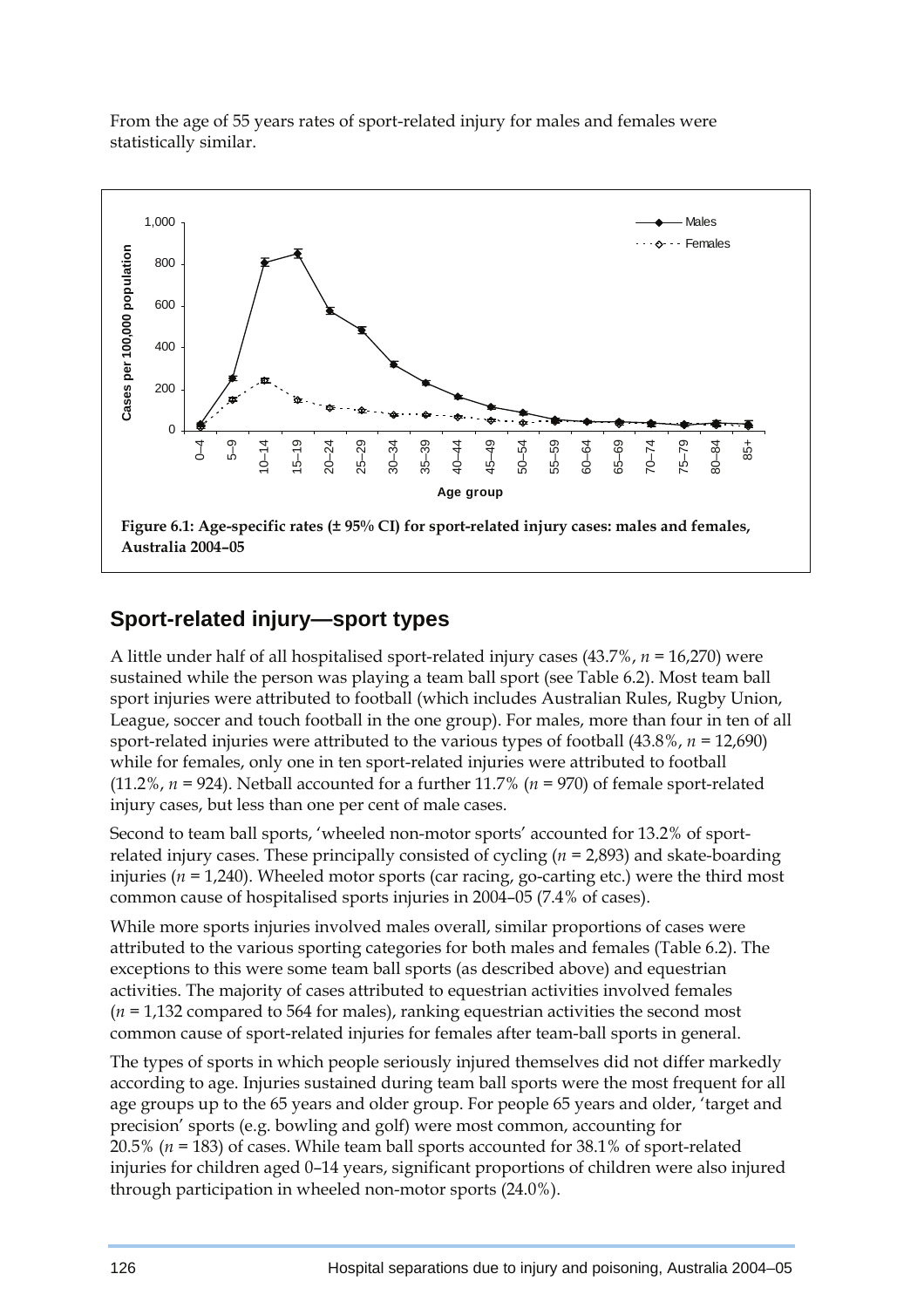| <b>Sporting activity</b>                     |                                                 | Males          | <b>Females</b> | Persons *      |
|----------------------------------------------|-------------------------------------------------|----------------|----------------|----------------|
| Team ball sports                             | Football (Aust. Rules, rugby, soccer etc.)      | 12,690 (43.8%) | 924 (11.2%)    | 13,614 (36.5%) |
|                                              | <b>Basketball</b>                               | 989 (3.4%)     | 356 (4.3%)     | 1,345 (3.6%)   |
|                                              | Handball, team                                  | 23 (0.1%)      | $5(0.1\%)$     | 28 (0.1%)      |
|                                              | Netball                                         | 119 (0.4%)     | 970 (11.7%)    | 1,089 (2.9%)   |
|                                              | Volleyball                                      | 104 (0.4%)     | 42 (0.5%)      | 146 (0.4%)     |
|                                              | Other & unspecified team ball sports            | 33 (0.1%)      | 15 (0.2%)      | 48 (0.1%)      |
|                                              | Total team ball sports                          | 13,958 (48.2%) | 2,312 (27.9%)  | 16,270 (43.7%) |
| Team bat or stick sports                     |                                                 | 1,394 (4.8%)   | 295 (3.6%)     | 1,689 (4.5%)   |
| Team water sports                            |                                                 | $11(0.0\%)$    | $0(0.0\%)$     | 11 (0.0%)      |
| Boating sports                               |                                                 | 223 (0.8%)     | 88 (1.1%)      | 311 (0.8%)     |
| Individual water sports                      |                                                 | 1,839 (6.3%)   | 503 (6.1%)     | 2,342 (6.3%)   |
| Ice & snow sports                            |                                                 | 709 (2.4%)     | 477 (5.8%)     | 1,186 (3.2%)   |
| Individual athletic activities               |                                                 | 351 (1.2%)     | 346 (4.2%)     | 697 (1.9%)     |
| Acrobatic sports                             |                                                 | 122 (0.4%)     | 206 (2.5%)     | 329 (0.9%)     |
| Aesthetic activities                         |                                                 | 96 (0.3%)      | 267 (3.2%)     | 363 (1.0%)     |
| Racquet sports                               |                                                 | 456 (1.6%)     | 319 (3.9%)     | 775 (2.1%)     |
| Target & precision sports                    |                                                 | 285 (1.0%)     | 154 (1.9%)     | 439 (1.2%)     |
| Combative sports                             |                                                 | 410 (1.4%)     | 82 (1.0%)      | 492 (1.3%)     |
| Power sports                                 |                                                 | 58 (0.2%)      | $5(0.1\%)$     | 63 (0.2%)      |
| Equestrian activities                        |                                                 | 564 (1.9%)     | 1,132 (13.7%)  | 1,696 (4.6%)   |
| Adventure sports                             |                                                 | 113 (0.4%)     | 71 (0.9%)      | 184 (0.5%)     |
| Wheeled motor sports                         |                                                 | 2,578 (8.9%)   | 168 (2.0%)     | 2,746 (7.4%)   |
| Wheeled non-motored sports                   | Cycling                                         | 2,367 (8.2%)   | 526 (6.4%)     | 2,893 (7.8%)   |
|                                              | In-line skating & rollerblading                 | 226 (0.8%)     | 172 (2.1%)     | 398 (1.1%)     |
|                                              | Roller skating                                  | 64 (0.2%)      | $90(1.1\%)$    | 154 (0.4%)     |
|                                              | Skate-boarding                                  | 1,157 (4.0%)   | 83 (1.0%)      | 1,240 (3.3%)   |
|                                              | Scooter riding                                  | 129 (0.4%)     | 77 (0.9%)      | 206 (0.6%)     |
|                                              | Other & unspecified wheeled<br>non-motor sports | $17(0.1\%)$    | $5(0.1\%)$     | 22 (0.1%)      |
|                                              | Total wheeled non-motored<br>sports             | 3,960 (13.7%)  | 953 (11.5%)    | 4,913 (13.2%)  |
| Multidiscipline sports                       |                                                 | $7(0.0\%)$     | $10(0.1\%)$    | 17 (0.0%)      |
| Aero sports                                  |                                                 | 117 (0.4%)     | 21(0.3%)       | 138 (0.4%)     |
| Other school-related recreational activities |                                                 | 438 (1.5%)     | 314 (3.8%)     | 752 (2.0%)     |
| Other specified sport & exercise activity    |                                                 | 621 (2.1%)     | 307 (3.7%)     | 928 (2.5%)     |
| Unspecified sport & exercise activity        |                                                 | 667 (2.3%)     | 245 (3.0%)     | 912 (2.4%)     |
| <b>Total</b>                                 |                                                 | 28,977         | 8,275          | 37,253         |

**Table 6.2: Types of sport engaged in when injured for sport-related injury cases: males, females and persons, Australia 2004–05** 

\* Persons includes 1 case for which sex was not reported.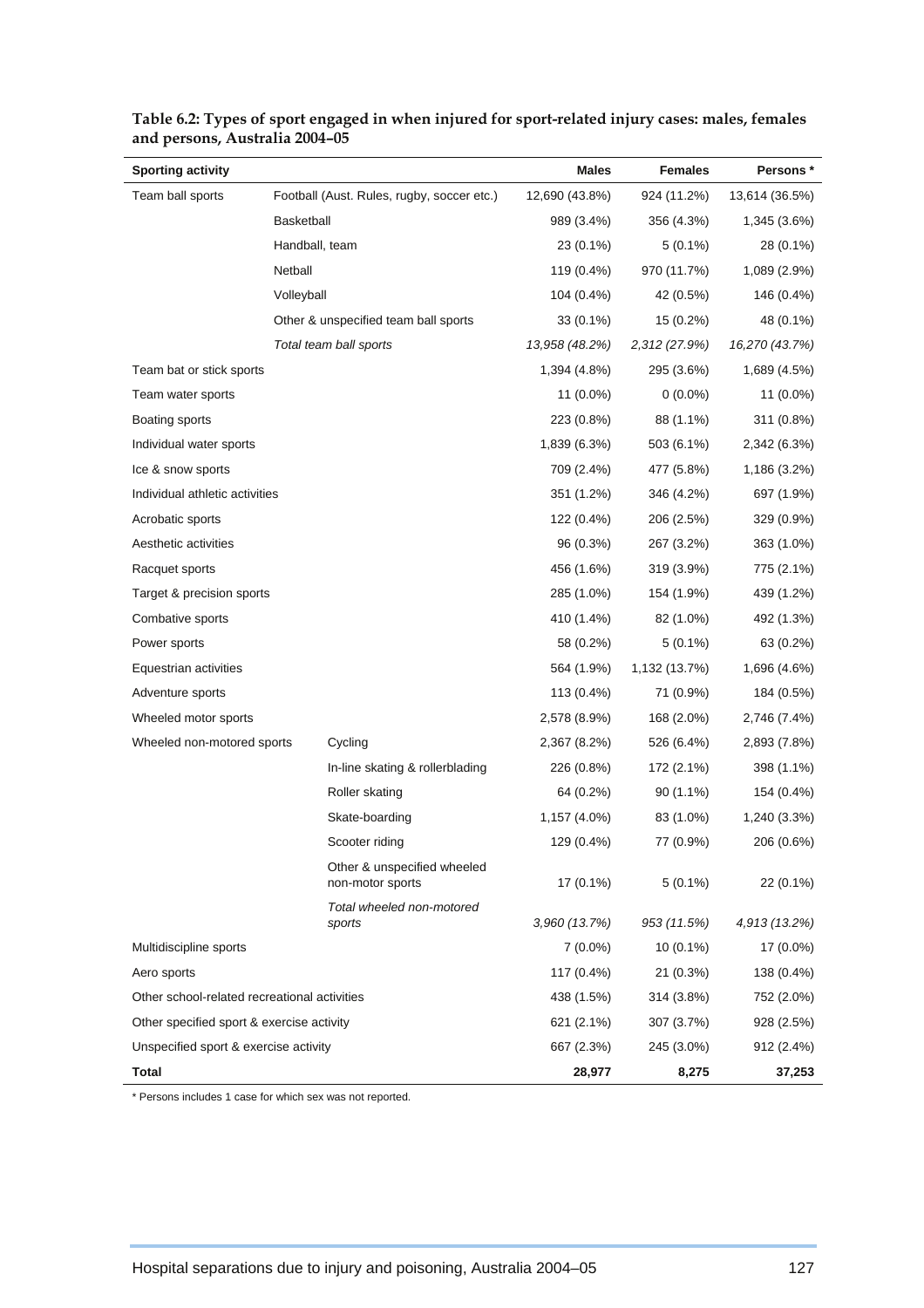### **Sport-related injury—external cause**

Most of the sport-related community injury cases hospitalised during 2004–05 were attributed to 'other unintentional' external causes (45.3%, *n =* 16,861). Other unintentional external causes were the most common cause of sport-related injury for both males and females and for all age-groups other than the very young and very old (see Table 6.3). More than a quarter (27.5%) of these other unintentional injuries were coded to X59 'exposure to unspecified factor' and these accounted for 12.5% of sports-related injuries overall. Other common 'other unintentional' sport injuries were those due to overexertion and strenuous or repetitive movements (8.1% of all sports-related cases), being hit, struck, kicked, twisted, bitten or scratched by another person (6.2%), striking against or being struck by sports equipment (5.6%) and striking against or being bumped into by another person (5.5%). Unsurprisingly, then, other unintentional external causes were the most frequent cause of injuries sustained during team bat or stick sports (79.9%) and team ball sports (63.4%, see Table 6.4).

Falls were the second most common cause of sport-related injuries in 2004–05, accounting for a third of all cases (33.1%). Falls were the most common cause of hospitalised sports injury for both the youngest (0–14 years) and oldest (65 years and older) Australians. Falls were the cause of the majority of cases attributed to 'other school-related recreational activities' (81.3%), acrobatic sports (71.7%), ice and snow sports (64.6%), aesthetic activities (64.2%) and individual athletic activities (59.1%).

Transportation external causes were the third most common type of cause attributed to sport-related injuries, accounting for one in five cases (20.7%, Table 6.4). As expected, transportation external cause codes were assigned to nearly all injuries sustained while engaged in wheeled motor sports (96.4%). Similarly, 90.3% of injuries sustained during equestrian activities were assigned transportation codes. More specifically, 87.3% of all equestrian injuries were assigned external cause code V80 'animal-rider or occupant of animal-drawn vehicle injured in transport accident'. Wheeled non-motor sport injuries (e.g. cycling) were also frequently coded with transportation external causes.

| <b>External cause</b>                       | $0 - 14$ | $15 - 24$ | $25 - 44$ | $45 - 64$ | $65+$       | All ages |
|---------------------------------------------|----------|-----------|-----------|-----------|-------------|----------|
| Transportation                              | 2,399    | 2,103     | 2,210     | 845       | 152         | 7,709    |
| Drowning                                    | 44       | 35        | 35        | 31        | 16          | 161      |
| Poisoning, pharmaceuticals                  | 0        | $\star$   | $\star$   | 0         | $\mathbf 0$ | 6        |
| Poisoning, other substances                 | $\star$  | $\star$   | $\star$   | 5         | $\mathbf 0$ | 11       |
| Falls                                       | 5,123    | 3,348     | 2,459     | 886       | 513         | 12,329   |
| Fires, burns & scalds                       | 10       | $\star$   | $\star$   | $\star$   | $\star$     | 19       |
| Other unintentional injuries                | 2,817    | 6,355     | 6,246     | 1,238     | 205         | 16,861   |
| Intentional, self inflicted (self-harm)     | $\star$  | $\star$   | 5         | 0         | $\star$     | 9        |
| Intentional, inflicted by another (assault) | 14       | 50        | 34        | 6         | $\mathbf 0$ | 104      |
| Undetermined intent                         | $\star$  | $\star$   | $\star$   | $\Omega$  | $\star$     | 11       |
| Other & missing                             | 10       | 10        | 9         | $^\star$  | $\star$     | 33       |
| <b>Total</b>                                | 10,422   | 11,916    | 11,009    | 3,013     | 893         | 37,253   |

| Table 6.3: First external cause for sport-related injury cases by age, Australia 2004-05 |  |  |
|------------------------------------------------------------------------------------------|--|--|
|                                                                                          |  |  |

*Note:* Shading denotes highest specific category for each age group.

\* Small cell counts have been suppressed.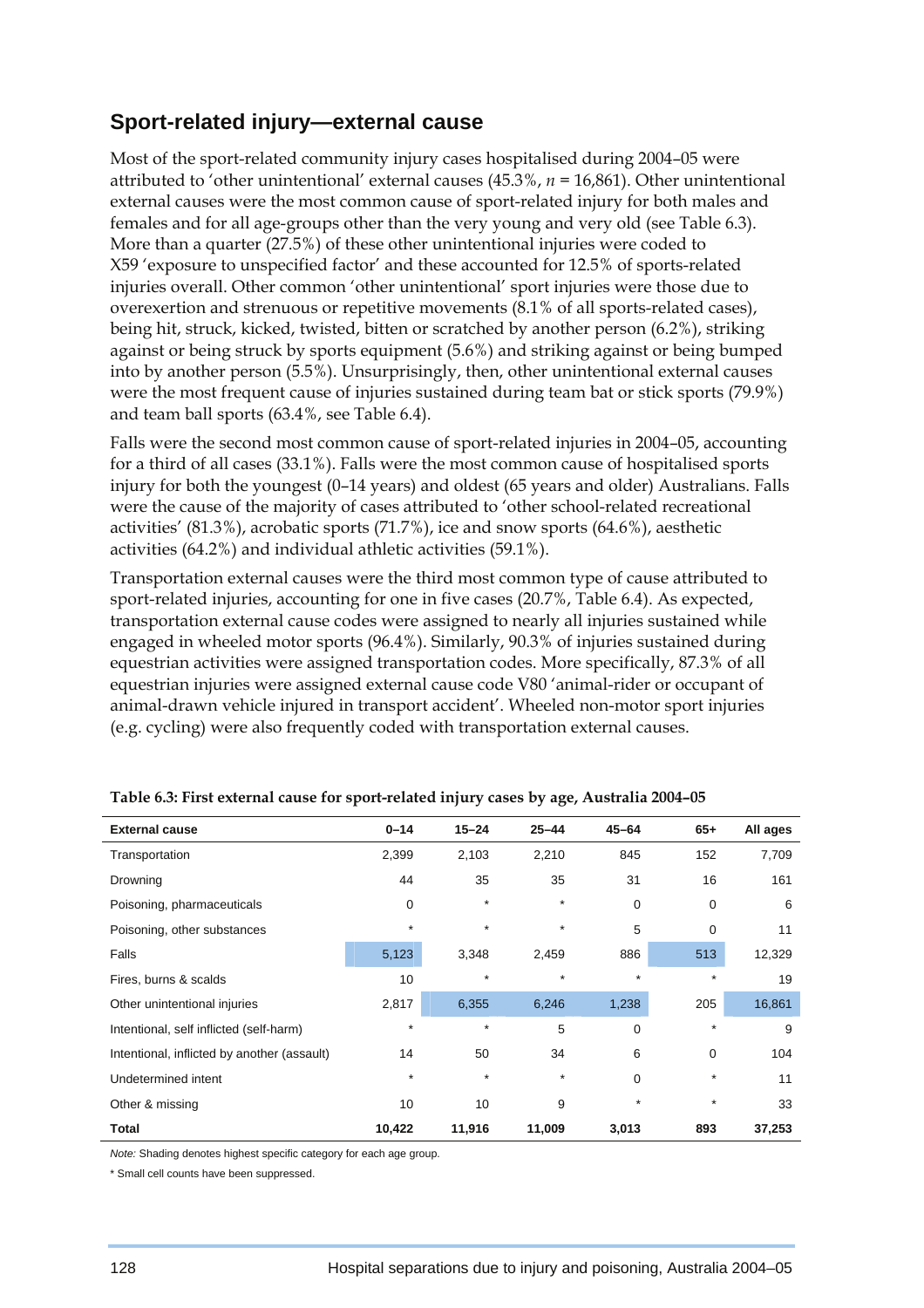| Sport group                                     | <b>Transportation</b> | <b>Falls</b>   | Other<br>unintentional | Other external<br>causes |
|-------------------------------------------------|-----------------------|----------------|------------------------|--------------------------|
| Team ball sports                                | $*(0.0\%)$            | 5,882 (36.2%)  | 10,321 (63.4%)         | 66 (0.4%)                |
| Team bat or stick sports                        | $*(0.1\%)$            | 332 (19.7%)    | 1,350 (79.9%)          | $6(0.4\%)$               |
| Boating sports                                  | 135 (43.4%)           | 31 (10.0%)     | 131 (42.1%)            | 14 (4.5%)                |
| Individual water sports                         | 201 (8.6%)            | 577 (24.6%)    | 1,404 (59.9%)          | 160 (6.8%)               |
| Ice and snow sports                             | 13 (1.1%)             | 766 (64.6%)    | 407 (34.3%)            | $0(0.0\%)$               |
| Individual athletic activities                  | 13 (1.9%)             | 412 (59.1%)    | 264 (37.9%)            | $8(1.1\%)$               |
| Acrobatic sports                                | $0(0.0\%)$            | 236 (71.7%)    | 92 (28.0%)             | $*(0.3\%)$               |
| Aesthetic activities                            | $0(0.0\%)$            | 233 (64.2%)    | 118 (32.5%)            | 12 (3.3%)                |
| Racquet sports                                  | $0(0.0\%)$            | 297 (38.3%)    | 478 (61.7%)            | $0(0.0\%)$               |
| Target and precision sports                     | 31 (7.1%)             | 197 (44.9%)    | 194 (44.2%)            | 17 (3.9%)                |
| Combative sports                                | $0(0.0\%)$            | 80 (16.3%)     | 405 (82.3%)            | $7(1.4\%)$               |
| Equestrian activities                           | 1,532 (90.3%)         | 27 (1.6%)      | 133 (7.8%)             | $*(0.2\%)$               |
| Wheeled motor sports                            | 2,646 (96.4%)         | 18 (0.7%)      | 70 (2.5%)              | 12 (0.4%)                |
| Wheeled non-motored sports                      | 2,842 (57.8%)         | 1,833 (37.3%)  | 224 (4.6%)             | 14 (0.3%)                |
| Other school-related recreational<br>activities | 5(0.7%)               | 611 (81.3%)    | 126 (16.8%)            | 10 (1.3%)                |
| Other & unspecified sports                      | 289 (12.8%)           | 797 (35.4%)    | 1,144 (50.8%)          | 23 (1.0%)                |
| Total                                           | 7,709 (20.7%)         | 12,329 (33.1%) | 16,861 (45.3%)         | 354 (1.0%)               |

**Table 6.4: External cause for sport-related injury cases by sport group, Australia 2004–05** 

*Note:* Shading denotes most common external cause group for each sport group.

\* Small cell counts have been suppressed.

## **Sport-related injury—place of occurrence**

As expected, about half of all sport-related injury cases in 2004–05 were reported to have occurred in sports and athletics areas (48.3%, *n =* 17,988). Higher proportions of cases involving males occurred on sporting grounds (35.5%) and sports and athletics areas more generally (50.5%) than observed for females (18.4% and 40.5%, respectively). This reflects the high proportion of male cases that occurred during football and other team ball sports. Females, on the other hand, were more commonly injured in sporting halls (7.0% vs. 3.7% for males, see Table 6.5). Otherwise, little difference was noted between males and females in terms of the place of occurrence reported for a sport-related injury.

Sports and athletics areas were also the most commonly specified place of occurrence for many specific sport groups, accounting for more than two-thirds of cases attributed to racquet sports (77.2%), ice and snow sports (75.2%), target and precision sports (74.7%), team ball sports (72.8%) and team bat or stick sports (67.2%, see Table 6.6). Somewhat counter-intuitively, a low proportion of wheeled motor sports occurred on streets or highways (6.0%), while one in five (20.0%) of wheeled non-motor sports occurred in these locations. High proportions of water-related sports injuries occurred in 'other specified places' (> 90%), principally 'large areas of water' such as oceans or lakes (> 44%). Unlike many other types of community injuries, quite low proportions of sport-related cases were reported to have occurred in the home (2.3% overall).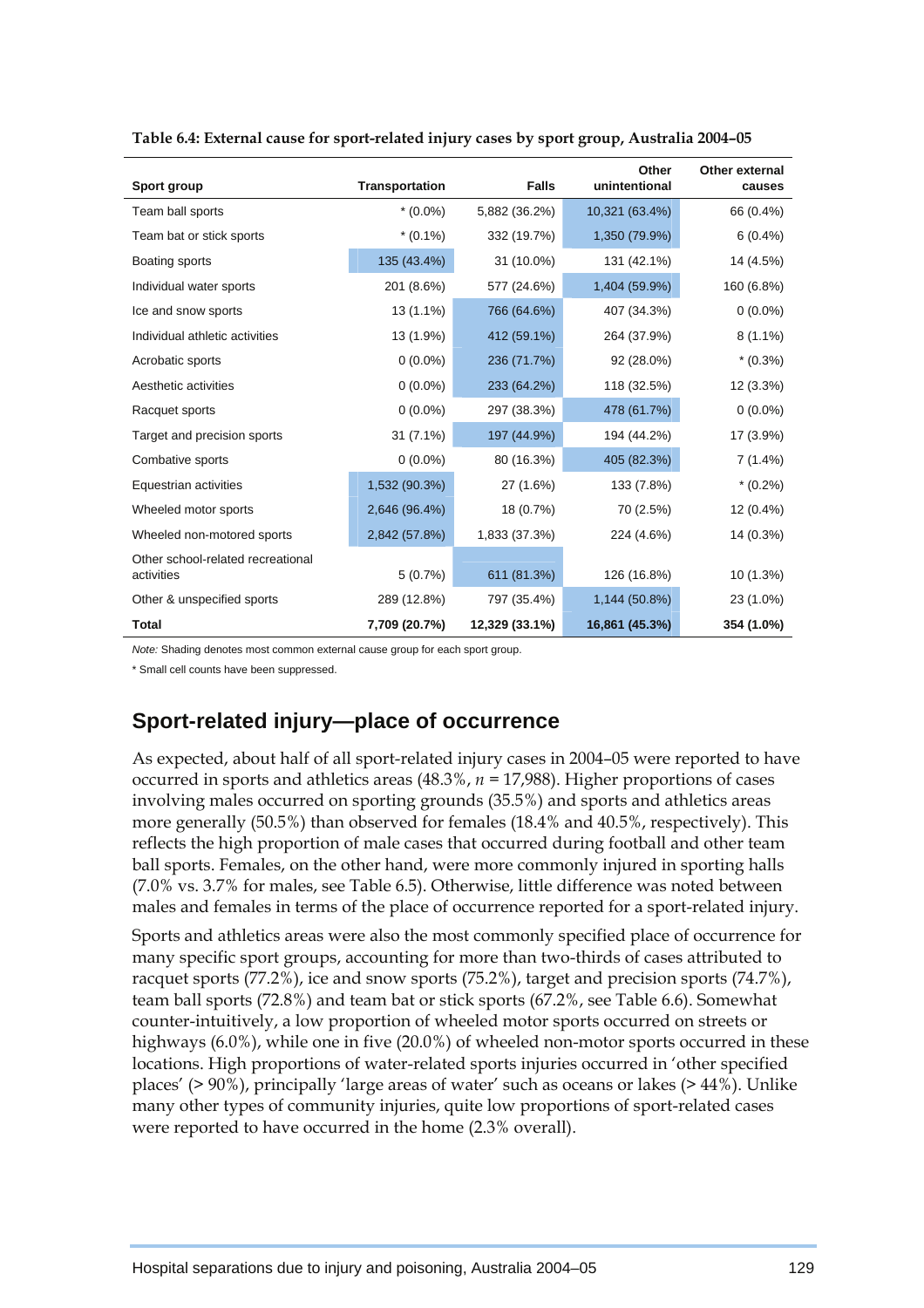| <b>Place of occurrence</b>        |                                                          | Males           | <b>Females</b> | Persons <sup>†</sup> |
|-----------------------------------|----------------------------------------------------------|-----------------|----------------|----------------------|
| Home                              |                                                          | 554 (1.9%)      | 303 (3.7%)     | 858 (2.3%)           |
| <b>Residential institution</b>    |                                                          | 56 (0.2%)       | 16 (0.2%)      | 72 (0.2%)            |
| <b>School</b>                     |                                                          | 1,338 (4.6%)    | 560 (6.8%)     | 1,898 (5.1%)         |
| <b>Health Service area</b>        |                                                          | $10(0.0\%)$     | $11(0.1\%)$    | 21 (0.1%)            |
|                                   | Other specified institution & public administrative area | 28 (0.1%)       | 25 (0.3%)      | 53 (0.1%)            |
| Sports & athletics area           | Sporting grounds (outdoor)                               | 10,275 (35.5%)  | 1,525 (18.4%)  | 11,800 (31.7%)       |
|                                   | Sporting hall (indoor)                                   | 1,079 (3.7%)    | 580 (7.0%)     | 1,659 (4.5%)         |
|                                   | Swimming centre                                          | 71 (0.2%)       | 43 (0.5%)      | 114 (0.3%)           |
|                                   | Racetrack & racecourse                                   | 1,114 (3.8%)    | 104 (1.3%)     | 1,218 (3.3%)         |
|                                   | Equestrian facility                                      | 20 (0.1%)       | 82 (1.0%)      | 102 (0.3%)           |
|                                   | Skating rink                                             | 347 (1.2%)      | 117 (1.4%)     | 464 (1.2%)           |
|                                   | Skiing                                                   | 459 (1.6%)      | 306 (3.7%)     | 765 (2.1%)           |
|                                   | Other specified sports & athletic areas                  | 350 (1.2%)      | 143 (1.7%)     | 493 (1.3%)           |
|                                   | Sports & athletic areas, unspecified                     | 925 (3.2%)      | 448 (5.4%)     | 1,373 (3.7%)         |
|                                   | Total sports & athletics area                            | 14,640 (50.5%)  | 3,348 (40.5%)  | 17,988 (48.3%)       |
| Street & highway                  | Roadway                                                  | 768 (2.7%)      | 201 (2.4%)     | 969 (2.6%)           |
|                                   | Sidewalk                                                 | 114 (0.4%)      | 100 (1.2%)     | 214 (0.6%)           |
|                                   | Cycleway                                                 | 49 (0.2%)       | 16 (0.2%)      | 65 (0.2%)            |
|                                   | Other specified highway, street or<br>road               | 57 (0.2%)       | 11 (0.1%)      | 68 (0.2%)            |
|                                   | Unspecified highway, street or road                      | 49 (0.2%)       | 17 (0.2%)      | 66 (0.2%)            |
|                                   | Total street & highway                                   | 1,037(3.6%)     | 345 (4.2%)     | 1,382(3.7%)          |
| Trade & service area              |                                                          | 63 (0.2%)       | 62 (0.7%)      | 125 (0.3%)           |
| Industrial & construction area    |                                                          | $*(0.0\%)$      | $*(0.0\%)$     | 13 (0.0%)            |
| Farm                              |                                                          | 120 (0.4%)      | 83 (1.0%)      | 203 (0.5%)           |
| Other specified place             | Area of still water                                      | $90(0.3\%)$     | 38 (0.5%)      | 128 (0.3%)           |
|                                   | Stream of water                                          | 207 (0.7%)      | 55 (0.7%)      | 262 (0.7%)           |
|                                   | Large area of water                                      | 970 (3.3%)      | 254 (3.1%)     | 1,224 (3.3%)         |
|                                   | Beach                                                    | 540 (1.9%)      | 140 (1.7%)     | 680 (1.8%)           |
|                                   | Forest                                                   | 148 (0.5%)      | 70 (0.8%)      | 218 (0.6%)           |
|                                   | Desert                                                   | $*(0.1\%)$      | $*(0.0\%)$     | 17 (0.0%)            |
|                                   | Other specified countryside                              | 399 (1.4%)      | 137 (1.7%)     | 536 (1.4%)           |
|                                   | Parking lot                                              | $*(0.0\%)$      | $*(0.0\%)$     | 13 (0.0%)            |
|                                   | Other specified place of occurrence                      | 796 (2.7%)      | 215 (2.6%)     | 1,011 (2.7%)         |
|                                   | Total other specified place of<br>occurrence             | $3,177(11.0\%)$ | 912 (11.0%)    | 4,089 (11.0%)        |
| Unspecified place of occurrence   |                                                          | 7,930 (27.4%)   | 2,607 (31.5%)  | 10,537 (28.3%)       |
| Place not reported/not applicable |                                                          | $*(0.0\%)$      | $*(0.0\%)$     | 14 (0.0%)            |
| <b>Total</b>                      |                                                          | 28,977          | 8,275          | 37,253               |

#### **Table 6.5: Place of occurrence for sport-related injury cases: males, females and persons, Australia 2004–05**

\* Small cell counts have been suppressed.

† Persons includes 1 case for which sex was not reported.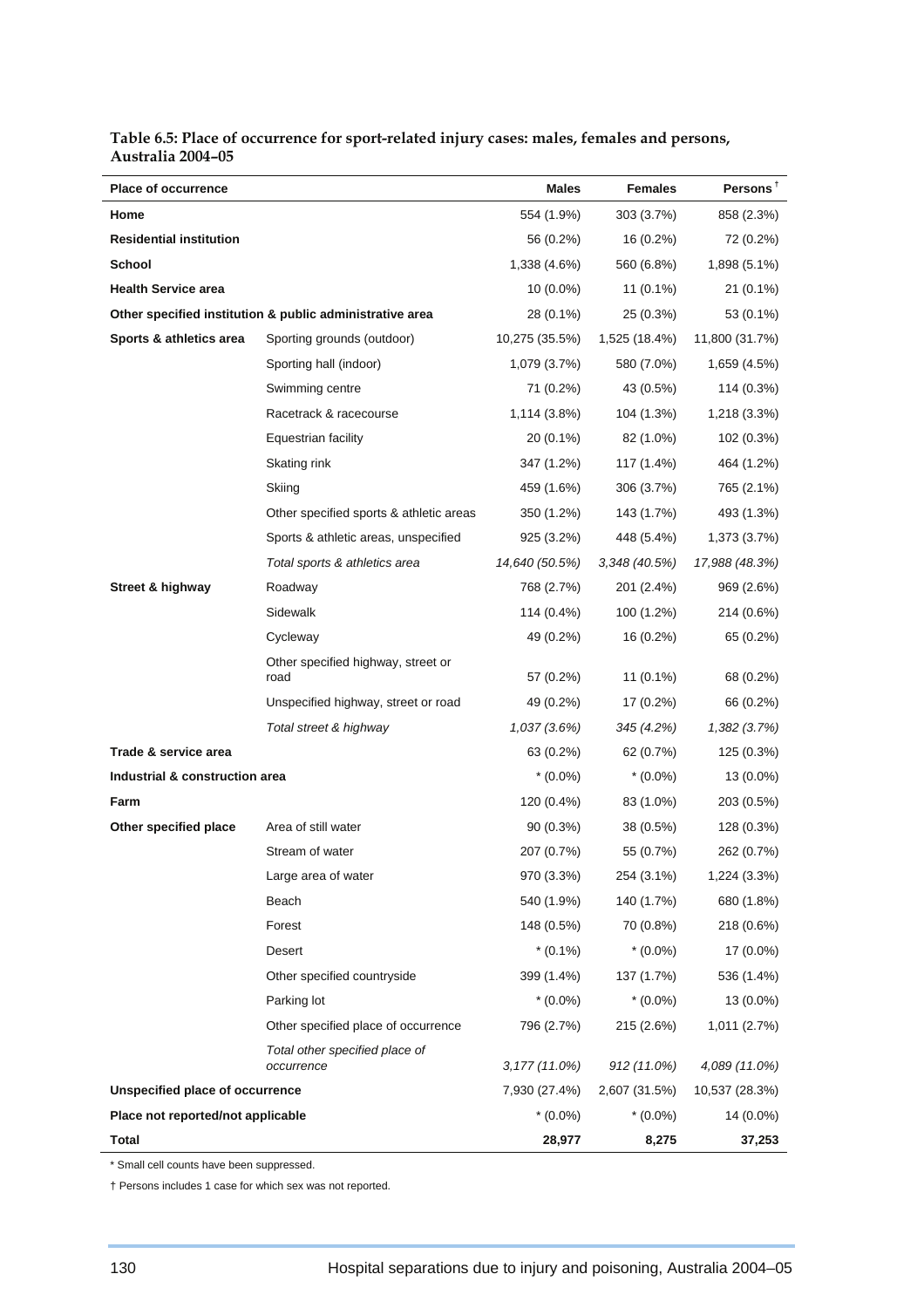|                                                  | Home        | <b>School</b> | Sports &<br>athletics area | Street &     | Other &<br>unspecified<br>places |
|--------------------------------------------------|-------------|---------------|----------------------------|--------------|----------------------------------|
| Sport group                                      |             |               |                            | highway      |                                  |
| Team ball sports                                 | 124 (0.8%)  | 783 (4.8%)    | 11,852 (72.8%)             | 20 (0.1%)    | 3,491 (21.5%)                    |
| Team bat or stick sports                         | $31(1.8\%)$ | 60 (3.6%)     | 1,135 (67.2%)              | $*(0.1\%)$   | 462 (27.4%)                      |
| Boating sports                                   | $0(0.0\%)$  | $0(0.0\%)$    | 15 (4.8%)                  | $0(0.0\%)$   | 296 (95.2%)                      |
| Individual water sports                          | 67 (2.9%)   | $5(0.2\%)$    | 153 (6.5%)                 | $0(0.0\%)$   | 2,117 (90.4%)                    |
| Ice & snow sports                                | $*(0.1\%)$  | $0(0.0\%)$    | 892 (75.2%)                | $*(0.1\%)$   | 292 (24.6%)                      |
| Individual athletic activities                   | 24 (3.4%)   | 97 (13.9%)    | 88 (12.6%)                 | 115 (16.5%)  | 373 (53.5%)                      |
| Acrobatic sports                                 | 45 (13.7%)  | 30 (9.1%)     | 131 (39.8%)                | $0(0.0\%)$   | 123 (37.4%)                      |
| Aesthetic activities                             | 29 (8.0%)   | 12 (3.3%)     | 21 (5.8%)                  | $0(0.0\%)$   | 301 (82.9%)                      |
| Racquet sports                                   | $*(0.6\%)$  | 14 (1.8%)     | 598 (77.2%)                | $*(0.1\%)$   | 157 (20.3%)                      |
| Target & precision sports                        | 10 (2.3%)   | $*(0.2\%)$    | 328 (74.7%)                | $*(0.5\%)$   | 98 (22.3%)                       |
| Combative sports                                 | 32 (6.5%)   | 12 (2.4%)     | 176 (35.8%)                | $0(0.0\%)$   | 272 (55.3%)                      |
| Equestrian activities                            | 79 (4.7%)   | $*(0.2\%)$    | 344 (20.3%)                | 29 (1.7%)    | 1,240 (73.1%)                    |
| Wheeled motor sports                             | 74 (2.7%)   | $0(0.0\%)$    | 1,026 (37.4%)              | 165 (6.0%)   | 1,481 (53.9%)                    |
| Wheeled non-motored sports                       | 180 (3.7%)  | 25 (0.5%)     | 619 (12.6%)                | 981 (20.0%)  | 3,108 (63.3%)                    |
| Other school-related recreational<br>activities  | $0(0.0\%)$  | 713 (94.8%)   | 14 (1.9%)                  | $*(0.1\%)$   | 24 (3.2%)                        |
| Other & unspecified sport &<br>exercise activity | 157 (7.0%)  | 142 (6.3%)    | 596 (26.5%)                | 66 (2.9%)    | 1,292 (57.3%)                    |
| <b>Total</b>                                     | 858 (2.3%)  | 1,898 (5.1%)  | 17,988 (48.3%)             | 1,382 (3.7%) | 15,127 (40.6%)                   |

| Table 6.6: Place of occurrence for sport-related injury cases by sport group, Australia 2004-05 |  |  |  |
|-------------------------------------------------------------------------------------------------|--|--|--|
|                                                                                                 |  |  |  |

*Note:* Shading denotes most common place of occurrence for each sport group.

\* Small cell counts have been suppressed.

# **Sport-related injury—principal diagnosis**

Injuries to the knee and lower leg were the most common principal diagnosis assigned to sport-related injuries in 2004–05, accounting for a quarter of all such cases (25.0%, see Table 6.7). Injuries to the knee and lower leg were slightly more common for females (28.2% of cases) than for males (24.1%). Females also sustained a higher proportion of injuries to the elbow and forearm (24.0% of cases) than males (17.5%). Males, on the other hand, sustained a greater proportion of head injuries (18.4% of cases) than females (13.9%). These types of injuries were, respectively, the second and third most common principal diagnoses assigned to sport-related injuries in 2004–05.

Injuries to the knee and lower leg were also the most common principal diagnosis for sport-related injuries in most age groups (Table 6.8). The exceptions to this were the 0–14 years age group, where injuries to the elbow and forearm were far more common, and the 65 years and older age group, where injuries to the hip and thigh were slightly more common than injuries to the knee and lower leg. The frequency of head injuries was proportionately greater for people aged 15–24 years than for other ages.

The body region injured, as described by the principal diagnosis, according to the type of sporting activity engaged in when the injury was sustained is described in Table 6.9, and presents a slightly different story; the shoulder and upper limb region being the most frequently injured region of the body for most sports activities.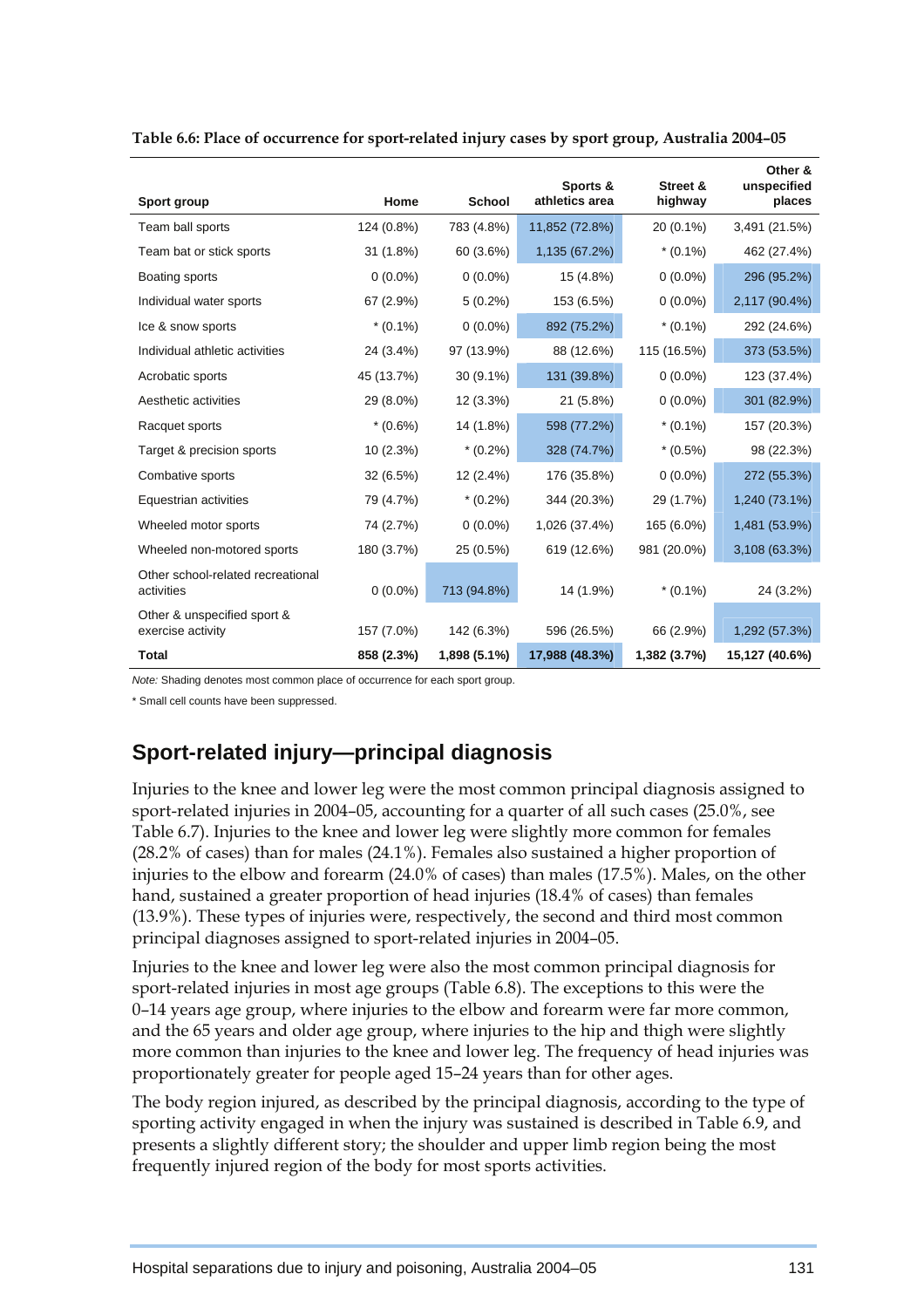| <b>Principal diagnosis</b>                                  | <b>Males</b>  | <b>Females</b> | Persons <sup>t</sup> |
|-------------------------------------------------------------|---------------|----------------|----------------------|
| Injuries to the head                                        | 5,333 (18.4%) | 1,147 (13.9%)  | 6,480 (17.4%)        |
| Injuries to the neck                                        | 767 (2.6%)    | 225 (2.7%)     | 992 (2.7%)           |
| Injuries to the thorax                                      | 812 (2.8%)    | 166 (2.0%)     | 978 (2.6%)           |
| Injuries to the abdomen, lower back, lumbar spine & pelvis  | 1,290 (4.5%)  | 427 (5.2%)     | 1,717 (4.6%)         |
| Injuries to the shoulder & upper arm                        | 2,691 (9.3%)  | 603 (7.3%)     | 3,294 (8.8%)         |
| Injuries to the elbow & forearm                             | 5,072 (17.5%) | 1,985 (24.0%)  | 7,058 (18.9%)        |
| Injuries to the wrist & hand                                | 3,583 (12.4%) | 598 (7.2%)     | 4,181 (11.2%)        |
| Injuries to the hip & thigh                                 | 859 (3.0%)    | 289 (3.5%)     | 1,148 (3.1%)         |
| Injuries to the knee & lower leg                            | 6,980 (24.1%) | 2,331 (28.2%)  | 9,311 (25.0%)        |
| Injuries to the ankle & foot                                | 832 (2.9%)    | 246 (3.0%)     | 1,078 (2.9%)         |
| Injuries involving multiple body regions                    | $*(0.1\%)$    | $*(0.0\%)$     | 18 (0.0%)            |
| Injuries to unspecified parts of trunk, limb or body region | 101 (0.3%)    | 26 (0.3%)      | 127 (0.3%)           |
| Effects of foreign body entering through natural orifice    | $*(0.1\%)$    | $*(0.0\%)$     | 19 (0.1%)            |
| <b>Burns</b>                                                | $*(0.1\%)$    | $*(0.0\%)$     | 37 (0.1%)            |
| Frostbite                                                   | 20 (0.1%)     | 11 (0.1%)      | $31(0.1\%)$          |
| Poisoning by drugs, medicaments & biological substances     | $9(0.0\%)$    | $5(0.1\%)$     | 14 (0.0%)            |
| Toxic effects of non-medical substances                     | 86 (0.3%)     | 49 (0.6%)      | 135 (0.4%)           |
| Other & unspecified effects of external causes              | 401 (1.4%)    | 150 (1.8%)     | 551 (1.5%)           |
| Certain early complications of trauma                       | 76 (0.3%)     | $8(0.1\%)$     | 84 (0.2%)            |
| <b>Total</b>                                                | 28,977        | 8,275          | 37,253               |

### **Table 6.7: Principal diagnosis groups for sport-related injury cases: males, females and persons, Australia 2004–05**

\* Small cell counts have been suppressed.

† Persons includes 1 case for which sex was not reported.

### **Table 6.8: Principal diagnosis groups for sport-related injury cases by age, Australia 2004–05**

| <b>Principal diagnosis</b>                                 | $0 - 14$ | $15 - 24$ | $25 - 44$ | $45 - 64$ | $65+$ | All ages |
|------------------------------------------------------------|----------|-----------|-----------|-----------|-------|----------|
| Injuries to the head                                       | 1,962    | 2,616     | 1,490     | 303       | 109   | 6,480    |
| Injuries to the neck                                       | 224      | 379       | 317       | 63        | 9     | 992      |
|                                                            |          |           |           |           |       |          |
| Injuries to the thorax                                     | 85       | 262       | 404       | 184       | 43    | 978      |
| Injuries to the abdomen, lower back, lumbar spine & pelvis | 369      | 569       | 565       | 155       | 59    | 1,717    |
| Injuries to the shoulder & upper arm                       | 801      | 1,108     | 956       | 327       | 102   | 3,294    |
| Injuries to the elbow & forearm                            | 4,014    | 1,401     | 1,065     | 418       | 160   | 7,058    |
| Injuries to the wrist & hand                               | 883      | 1,609     | 1,399     | 270       | 20    | 4,181    |
| Injuries to the hip & thigh                                | 326      | 251       | 280       | 126       | 165   | 1,148    |
| Injuries to the knee & lower leg                           | 1,371    | 3,113     | 3,707     | 965       | 155   | 9,311    |
| Injuries to the ankle & foot                               | 230      | 400       | 377       | 49        | 22    | 1,078    |
| Toxic effects of non-medical substances                    | 39       | 33        | 39        | 18        | 6     | 135      |
| Other & unspecified effects of external causes             | 47       | 89        | 272       | 106       | 37    | 551      |
| Other principal diagnoses                                  | 71       | 86        | 138       | 29        | 6     | 330      |
| Total                                                      | 10,422   | 11,916    | 11,009    | 3,013     | 893   | 37,253   |

*Note:* Shading denotes highest specific category for each age group.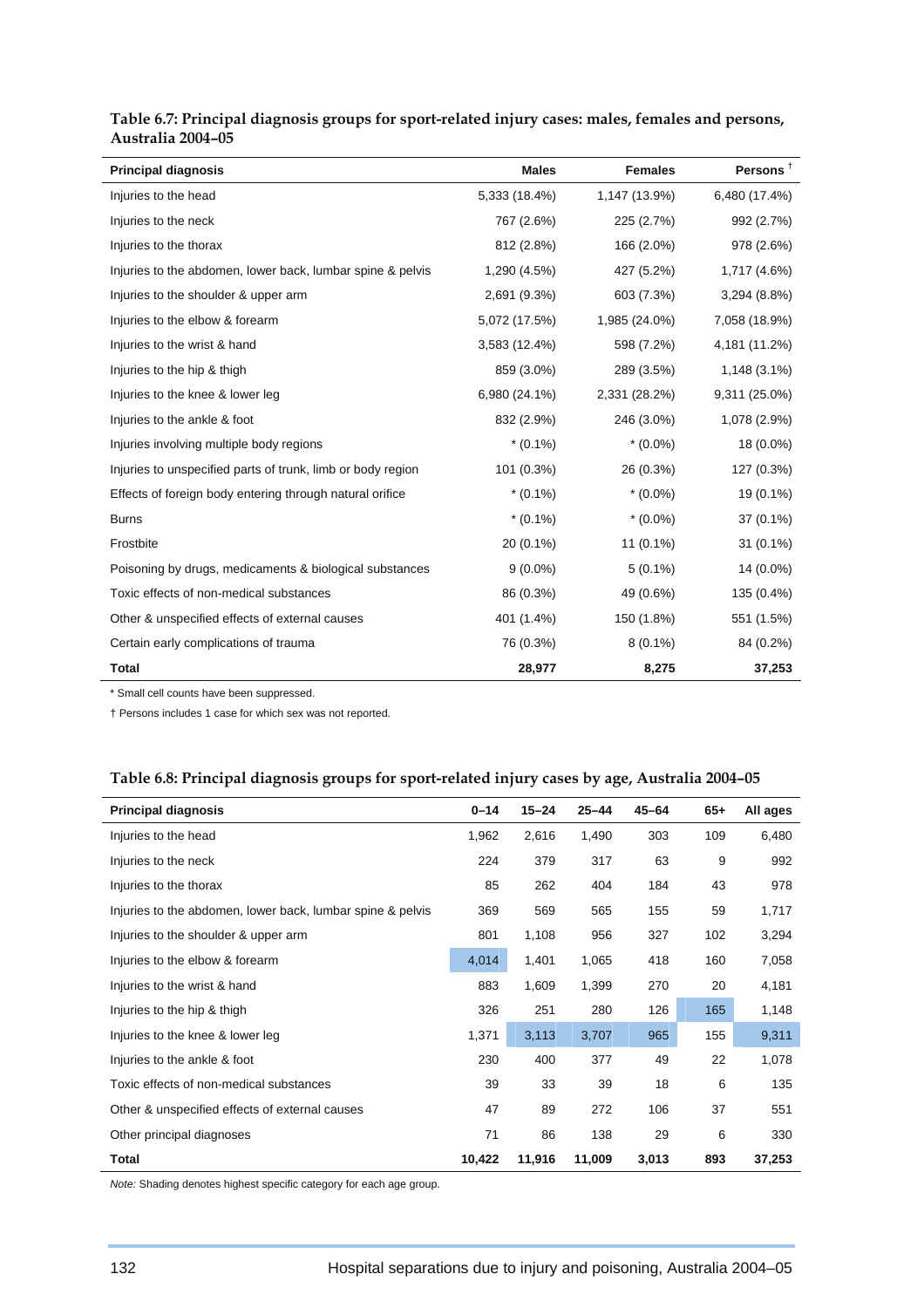| Table 6.9: Body region affected by principal diagnosis for sport-related injury cases, Australia |  |
|--------------------------------------------------------------------------------------------------|--|
| 2004-05                                                                                          |  |

|                                               |               |              |                          |                     | Other<br>injuries not       |
|-----------------------------------------------|---------------|--------------|--------------------------|---------------------|-----------------------------|
| <b>Principal diagnosis</b>                    | Head          | Trunk *      | Shoulder &<br>upper limb | Hip &<br>lower limb | specified by<br>body region |
| Team ball sports                              | 2,986 (18.4%) | 1,142 (7.0%) | 6,322 (38.9%)            | 5,723 (35.2%)       | 97 (0.6%)                   |
| Team bat or stick sports                      | 445 (26.3%)   | 99 (5.9%)    | 733 (43.4%)              | 400 (23.7%)         | 12 (0.7%)                   |
| Boating sports                                | 68 (21.9%)    | 70 (22.5%)   | 65 (20.9%)               | 83 (26.7%)          | 25 (8.0%)                   |
| Individual water sports                       | 364 (15.5%)   | 392 (16.7%)  | 477 (20.4%)              | 487 (20.8%)         | 622 (26.6%)                 |
| Ice and snow sports                           | 124 (10.5%)   | 141 (11.9%)  | 320 (27.0%)              | 592 (49.9%)         | $9(0.8\%)$                  |
| Individual athletic activities                | 63 (9.0%)     | 50 (7.2%)    | 230 (33.0%)              | 323 (46.3%)         | 31 (4.4%)                   |
| Acrobatic sports                              | 35 (10.6%)    | 34 (10.3%)   | 196 (59.6%)              | 62 (18.8%)          | $2(0.6\%)$                  |
| Aesthetic activities                          | 38 (10.5%)    | 15 (4.1%)    | 136 (37.5%)              | 163 (44.9%)         | $11(3.0\%)$                 |
| Racquet sports                                | 54 (7.0%)     | 27 (3.5%)    | 260 (33.5%)              | 426 (55.0%)         | $8(1.0\%)$                  |
| Target and precision sports                   | 87 (19.8%)    | 39 (8.9%)    | 120 (27.3%)              | 172 (39.2%)         | 21 (4.8%)                   |
| Combative sports                              | 90 (18.3%)    | 44 (8.9%)    | 234 (47.6%)              | 120 (24.4%)         | $4(0.8\%)$                  |
| Equestrian activities                         | 411 (24.2%)   | 431 (25.4%)  | 562 (33.1%)              | 278 (16.4%)         | 14 (0.8%)                   |
| Wheeled motor sports                          | 401 (14.6%)   | 468 (17.0%)  | 939 (34.2%)              | 888 (32.3%)         | 50 (1.8%)                   |
| Wheeled non-motored sports                    | 927 (18.9%)   | 472 (9.6%)   | 2,553 (52.0%)            | 931 (18.9%)         | 30 (0.6%)                   |
| Other school-related recreation<br>activities | 131 (17.4%)   | 41 (5.5%)    | 515 (68.5%)              | 57 (7.6%)           | $8(1.1\%)$                  |
| Other & unspecified                           | 256 (11.4%)   | 222 (9.9%)   | 871 (38.7%)              | 832 (36.9%)         | 72 (3.2%)                   |
| <b>Total</b>                                  | 6,480 (17.4%) | 3,687 (9.9%) | 14,533 (39.0%)           | 11,537 (31.0%)      | 1,016 (2.7%)                |

*Note:* Shading denotes most common body region injured for each sport group.

\* Trunk includes the neck, thorax, abdomen, lower back, lumbar spine & pelvis.

## **Sport-related injury—length of stay**

The total number of patient-days attributed to hospitalised sports injuries in 2004–05 was 80,842, giving a mean length of stay of 2.2 days per case. Just over a third of sport-related injury separations were discharged from hospital on the same day as admitted (36.4%, *n =* 14,422) and including these, 71.2% of sport-related injury separations had a length of stay of only one day (*n =* 28,232). This was a slightly higher proportion of one-day stays than observed for all community injury in 2004–05.

Males and females had the same mean length of stay for sport-related injuries (Table 6.10) and little difference in length of stay was noted between males and females for sports categories that contained robust numbers of cases.

The longest mean lengths of stay per case were observed for injuries sustained during aero sports (e.g. gliding, hang-gliding, parachuting; 6.5 days per case) and adventure sports (e.g. abseiling, white-water rafting, bungy jumping; 6.0 days per case). The shortest mean length of stay was observed for injuries sustained while engaged in team water sports (1.1 days). Injuries sustained while engaged in team ball sports, the most common types of sport-related injuries, had a quite short mean length of stay; 1.7 days (Table 6.10).